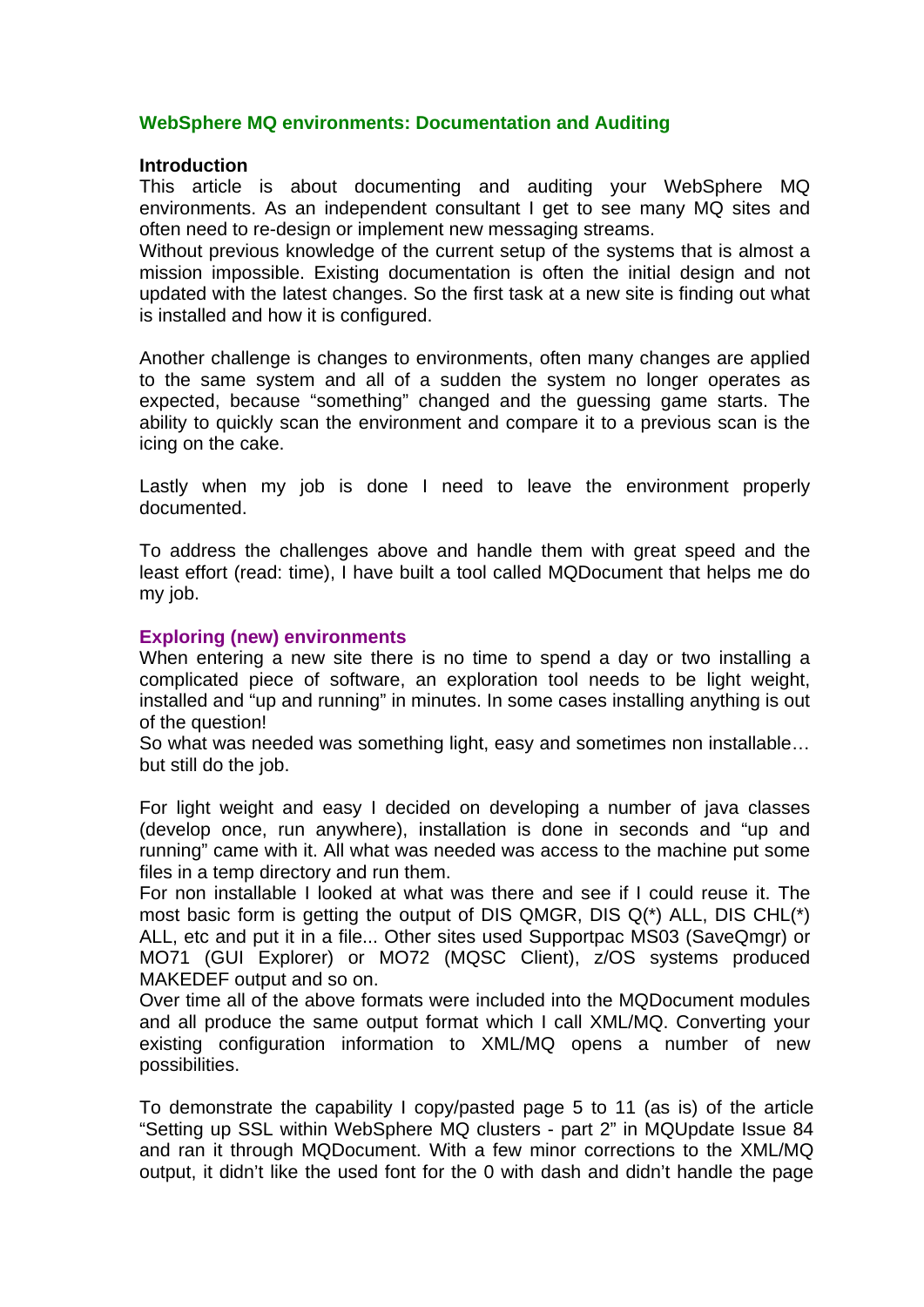numbers and document footers, I had all the MQSC definitions in XML/MQ format in a minute.

## The first two definitions on Page 5:

```
* 
* Channel definitions for first ABC queue manager.
```
\* The queue manager is a member of cluster SL5ABCL.

```
* 
DEFINE CHANNEL('SL5ABCL.QMABCØ1L') CHLTYPE(CLUSRCVR) + 
DESCR('ABC Queue Manager Cluster Receiver') + 
CLUSTER('SL5ABCL') + 
CONNAME('ABCØ1L.my.domain(1414)') + 
SSLCIPH('TRIPLE_DES_SHA_US') +
SSLPEER('CN="LIV.QM*"') + 
REPLACE 
DEFINE CHANNEL('SL5ABCL.QMGWØ1L') CHLTYPE(CLUSSDR) + 
DESCR('Repository Cluster Sender') + 
CLUSTER('SL5ABCL') + 
CONNAME('GWØ1L.my.domain(1414)') + 
SSLCIPH('TRIPLE_DES_SHA_US') +
SSLPEER('CN="LIV.QM*"') + 
REPLACE
```
## Translated to XML/MQ:

<CLUSRCVR Name="SL5ABCL.QMABC01L"> <DESCR>ABC Queue Manager Cluster Receiver</DESCR> <CLUSTER>SL5ABCL</CLUSTER> <CONNAME>ABC01L.my.domain(1414)</CONNAME> <SSLCIPH>TRIPLE\_DES\_SHA\_US</SSLCIPH> <SSLPEER>CN="LIV.QM"</SSLPEER> </CLUSRCVR> <CLUSSDR Name="SL5ABCL.QMGW01L"> <DESCR>Repository Cluster Sender</DESCR> <CLUSTER>SL5ABCL</CLUSTER> <CONNAME>GW01L.my.domain(1414)</CONNAME> <SSLCIPH>TRIPLE\_DES\_SHA\_US</SSLCIPH> <SSLPEER>CN="LIV.QM"</SSLPEER> </CLUSSDR>

## **Documentation**

XML/MQ can be processed by any XML capable system, without knowing anything about MQ. I have added the ability to "compare" the XML (more on that later) and to generate "standard" documentation from the XML using XSL (Extensible Stylesheet Language).

XML and XSL where chosen because it is flexible and open so you can use any XSLT engine to do your transformations (even use a browser!) and make changes to the look and feel of the "base" supplied stylesheet to match for example corporate standards.

Below you will find the look and feel of the transformed XML/MQ from above using the "base" supplied stylesheet in a browser: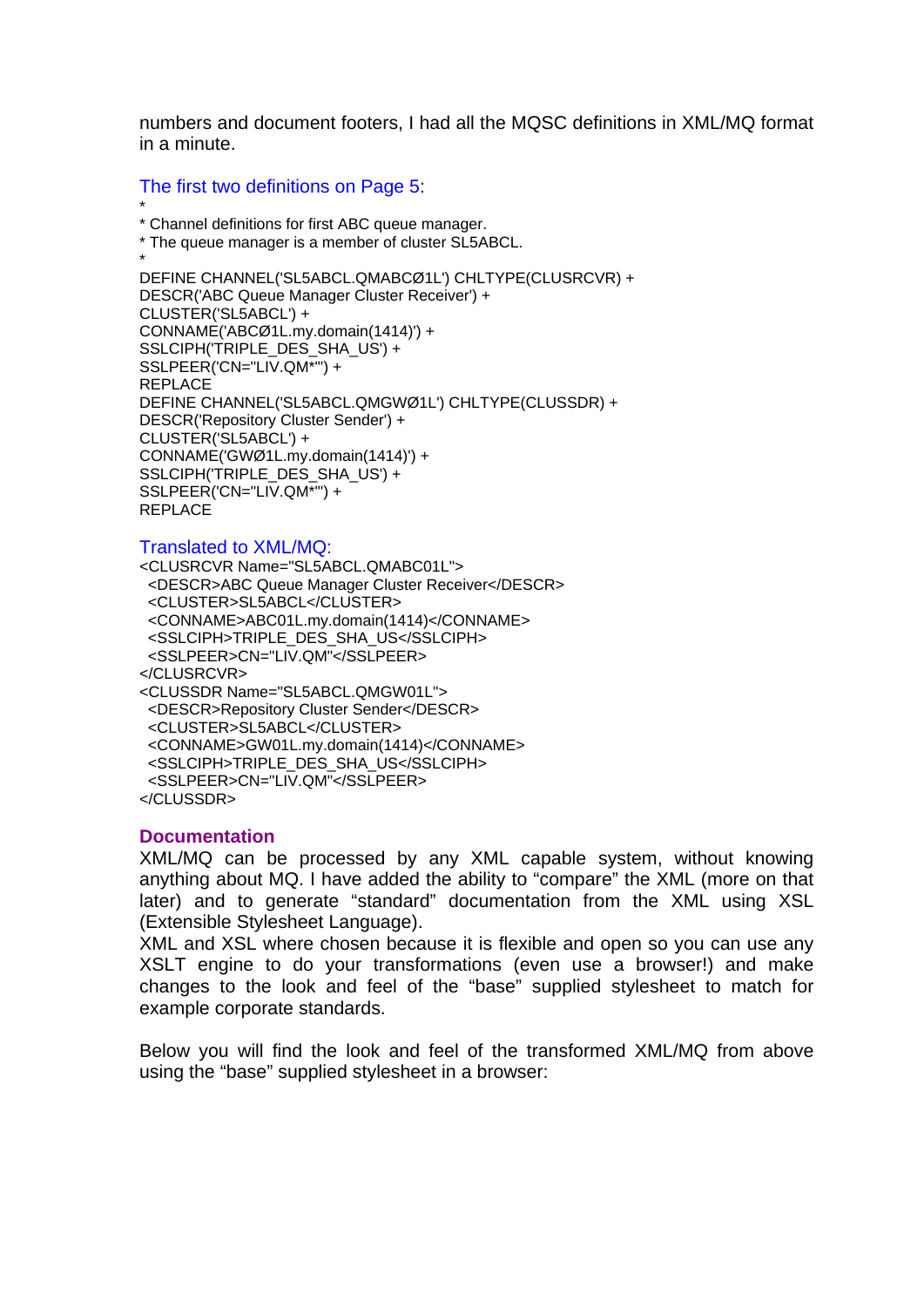| <b>Channel Definition</b> |                                           |                |  |  |  |  |
|---------------------------|-------------------------------------------|----------------|--|--|--|--|
| Name                      | <b>SL5ABCL.QMABC01L</b>                   | <b>Name</b>    |  |  |  |  |
| <b>Cluster</b>            | <b>SL5ABCL</b>                            | <b>CLUSTER</b> |  |  |  |  |
| <b>Connection Name</b>    | ABC01L.my.domain(1414)                    | <b>CONNAME</b> |  |  |  |  |
| Description               | <b>ABC Queue Manager Cluster Receiver</b> | <b>DESCR</b>   |  |  |  |  |
| <b>CipherSpec</b>         | TRIPLE DES SHA US                         | <b>SSLCIPH</b> |  |  |  |  |
| <b>Distinguished Name</b> | CN="LIV.QM"                               | <b>SSLPEER</b> |  |  |  |  |

| <b>Channel Definition</b> |                                  |                |  |  |  |
|---------------------------|----------------------------------|----------------|--|--|--|
| Name                      | SL5ABCL.QMGW01L                  | <b>Name</b>    |  |  |  |
| <b>Cluster</b>            | <b>SL5ABCL</b>                   | <b>CLUSTER</b> |  |  |  |
| <b>Connection Name</b>    | GW01L.my.domain(1414)            | <b>CONNAME</b> |  |  |  |
| Description               | <b>Repository Cluster Sender</b> | <b>DESCR</b>   |  |  |  |
| <b>CipherSpec</b>         | TRIPLE DES SHA US                | <b>SSLCIPH</b> |  |  |  |
| Distinguished Name        | CN="LIV.QM"                      | <b>SSLPEER</b> |  |  |  |

Needles to say (or maybe not) this can be copied into or imported into a Word document (as I am writing this article in Word) or any other word processor like for example OpenOffice.

Another "application" is to simply put these files on a file server and so providing "read only" access to the actual MQ configuration details using a browser.

### **Security / Access Control Documentation**

The sample definitions used above did not include security definitions, to show the capability in this area I will use some output from one of my test Queuemanagers.

Since MQ 5.2 CSD (Fixpacks and Refreshpacks nowadays) 4 the amqoamd command has the –s switch to output the OAM information in setmqaut format. With this option you can either use the actual output of the amqoamd command or use the original scripts you used to set the authorities.

#### The sample QMGRA amqoamd –s output:

setmqaut -m QMGRA -t qmgr -p Michael@LAPTOP1 +altusr +connect +inq +set +setall +setid +chg +crt +dlt +dsp

setmqaut -m QMGRA -n SYSTEM.DEFAULT.LOCAL.QUEUE -t queue -p Michael@LAPTOP1 +browse +get +inq +passall +passid +put +set +setall +setid +chg +clr +dlt +dsp

setmqaut -m QMGRA -n SYSTEM.DEFAULT.ALIAS.QUEUE -t queue -p Michael@LAPTOP1 +browse +get +inq +passall +passid +put +set +setall +setid +chg +clr +dlt +dsp

setmqaut -m QMGRA -n SYSTEM.DEFAULT.REMOTE.QUEUE -t queue -p Michael@LAPTOP1 +browse +get +inq +passall +passid +put +set +setall +setid +chg +clr +dlt +dsp

setmqaut -m QMGRA -n SYSTEM.DEF.RECEIVER -t channel -p Michael@LAPTOP1 +inq +chg +dlt +dsp +ctrl +ctrlx

setmqaut -m QMGRA -n SYSTEM.DEF.SENDER -t channel -p Michael@LAPTOP1 +inq +chg +dlt +dsp +ctrl +ctrlx

setmqaut -m QMGRA -n TEST123 -t queue -p Michael@LAPTOP1 +browse +get +inq +passall +passid +put +set +setall +setid +chg +clr +dlt +dsp

setmqaut -m QMGRA -n TEST456 -t queue -p Michael@LAPTOP1 +browse +get +inq +passall +passid +put +set +setall +setid +chg +clr +dlt +dsp

#### Translated to XML/MQ:

<ACL Type="qmgr" Name="" Principal="Michael@LAPTOP1">

<Connect>1</Connect><Inquire>1</Inquire><AltUser>1</AltUser><Set>1</Set><SetAll>1</SetAl l><SetId>1</SetId><Change>1</Change><Create>1</Create><Delete>1</Delete><Display>1</ Display></ACL>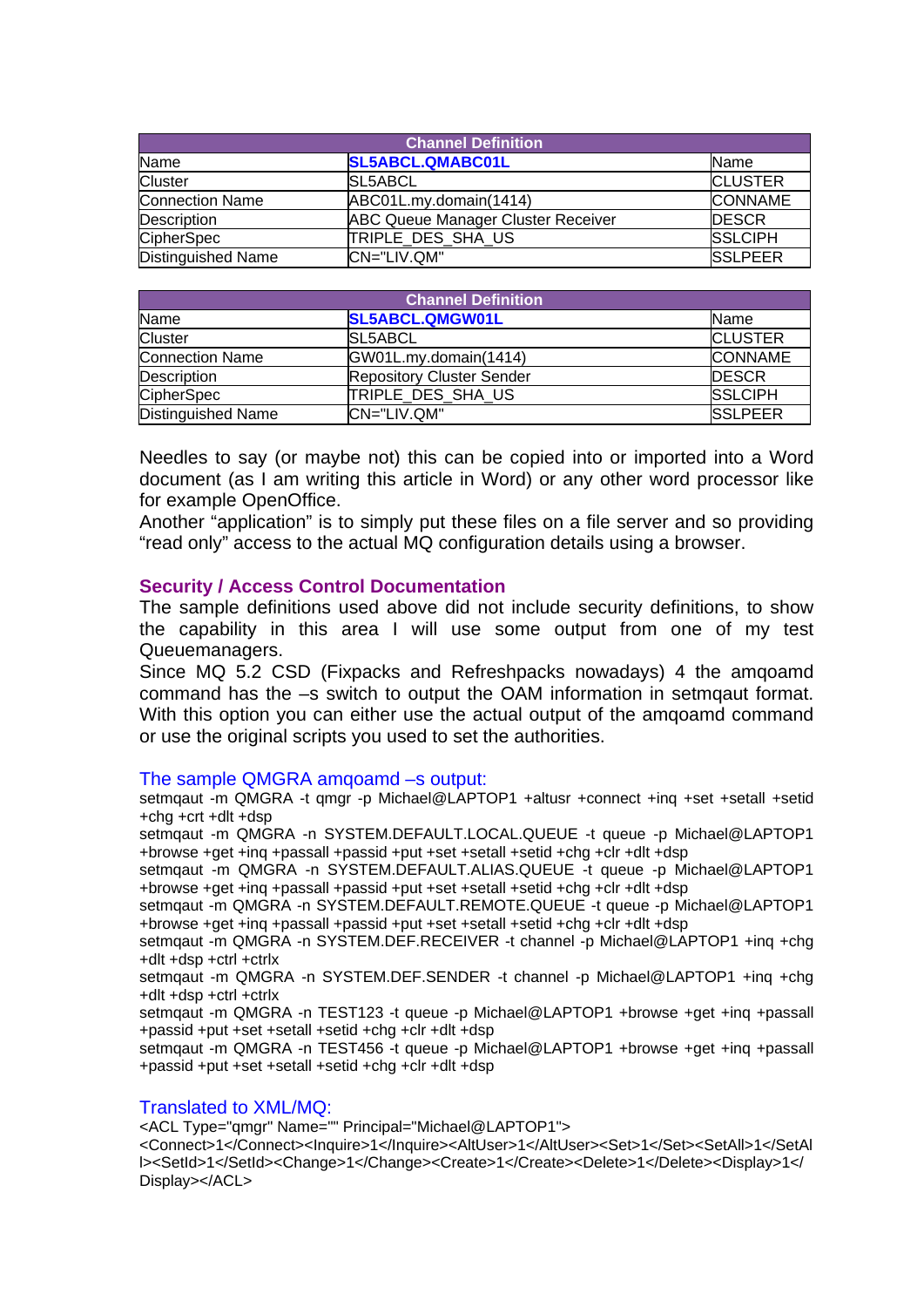```
<ACL Type="queue" Name="SYSTEM.DEFAULT.LOCAL.QUEUE" 
Principal="Michael@LAPTOP1"> 
<Browse>1</Browse><Inquire>1</Inquire><Get>1</Get><Put>1</Put><PassAll>1</PassAll><Pa
ssId>1</PassId><Set>1</Set><SetAll>1</SetAll><SetId>1</SetId><Change>1</Change><Clear
>1</Clear><Delete>1</Delete><Display>1</Display></ACL> 
<ACL Type="queue" Name="SYSTEM.DEFAULT.ALIAS.QUEUE" 
Principal="Michael@LAPTOP1"> 
<Browse>1</Browse><Inquire>1</Inquire><Get>1</Get><Put>1</Put><PassAll>1</PassAll><Pa
ssId>1</PassId><Set>1</Set><SetAll>1</SetAll><SetId>1</SetId><Change>1</Change><Clear
>1</Clear><Delete>1</Delete><Display>1</Display></ACL> 
<ACL Type="queue" Name="SYSTEM.DEFAULT.REMOTE.QUEUE" 
Principal="Michael@LAPTOP1"> 
<Browse>1</Browse><Inquire>1</Inquire><Get>1</Get><Put>1</Put><PassAll>1</PassAll><Pa
ssId>1</PassId><Set>1</Set><SetAll>1</SetAll><SetId>1</SetId><Change>1</Change><Clear
>1</Clear><Delete>1</Delete><Display>1</Display></ACL> 
<ACL Type="channel" Name="SYSTEM.DEF.RECEIVER" Principal="Michael@LAPTOP1"> 
<Control>1</Control><Reset>1</Reset><Change>1</Change><Delete>1</Delete><Display>1</
Display></ACL> 
<ACL Type="channel" Name="SYSTEM.DEF.SENDER" Principal="Michael@LAPTOP1"> 
<Control>1</Control><Reset>1</Reset><Change>1</Change><Delete>1</Delete><Display>1</
Display></ACL> 
<ACL Type="queue" Name="TEST123" Principal="Michael@LAPTOP1"> 
<Browse>1</Browse><Inquire>1</Inquire><Get>1</Get><Put>1</Put><PassAll>1</PassAll><Pa
ssId>1</PassId><Set>1</Set><SetAll>1</SetAll><SetId>1</SetId><Change>1</Change><Clear
>1</Clear><Delete>1</Delete><Display>1</Display></ACL> 
<ACL Type="queue" Name="TEST456" Principal="Michael@LAPTOP1"> 
<Browse>1</Browse><Inquire>1</Inquire><Get>1</Get><Put>1</Put><PassAll>1</PassAll><Pa
ssId>1</PassId><Set>1</Set><SetAll>1</SetAll><SetId>1</SetId><Change>1</Change><Clear
>1</Clear><Delete>1</Delete><Display>1</Display> 
</ACL>
```
Below you will find the look and feel of the transformed XML/MQ from above using the "base" supplied stylesheet in a browser:

| <b>Access Control Summary for Queue Manager:</b><br><b>QMGRA</b> |                             |                            |                  |                       |        |                                        |                       |        |                  |                  |                                       |                            |                  |                            |
|------------------------------------------------------------------|-----------------------------|----------------------------|------------------|-----------------------|--------|----------------------------------------|-----------------------|--------|------------------|------------------|---------------------------------------|----------------------------|------------------|----------------------------|
| Michael@LAPTOP1<br>(principal)                                   |                             |                            |                  |                       |        |                                        |                       |        |                  |                  |                                       |                            |                  |                            |
|                                                                  |                             | C<br>o<br>n<br>n<br>e<br>C | n<br>q<br>u<br>e | A<br>t<br>U<br>s<br>e |        | $\mathsf{C}$<br>$\circ$<br>n<br>t<br>O | R<br>е<br>S<br>e      | S<br>e | S<br>e<br>t<br>A | S<br>e<br>d      | C<br>$\mathbf{r}$<br>е<br>a<br>t<br>е | Ċ<br>h<br>а<br>n<br>g<br>е | D<br>e<br>е<br>е | D<br>s<br>p<br>a<br>у      |
| qmgr                                                             |                             | v                          | u                | ✓                     |        |                                        |                       | v      | v                | ✔                | ✔                                     | ✔                          | ✓                | v                          |
| channel                                                          | <b>SYSTEM.DEF.RECEIVER</b>  |                            |                  |                       |        | ✓                                      | V                     |        |                  |                  |                                       | ✔                          | ✓                | ✔                          |
| channel                                                          | <b>SYSTEM.DEF.SENDER</b>    |                            |                  |                       |        | ✔                                      | ✔                     |        |                  |                  |                                       | ✔                          | ✔                | ✔                          |
|                                                                  |                             | B<br>o<br>W<br>s<br>e      | n<br>q<br>u<br>e | G<br>е<br>t           | P<br>u | P<br>a<br>s<br>s<br>Α                  | P<br>a<br>s<br>s<br>d | S<br>e | S<br>e<br>A      | S<br>e<br>t<br>d | С<br>е<br>a                           | С<br>h<br>a<br>n<br>g<br>е | D<br>e<br>e<br>e | D<br>÷<br>s<br>p<br>a<br>v |
| queue                                                            | SYSTEM.DEFAULT.ALIAS.QUEUE  | ✔                          | ✓                | ✔                     | ✓      | ✓                                      | V                     | v      | v                | V                | ✓                                     | ✔                          | ✓                | v                          |
| queue                                                            | SYSTEM.DEFAULT.LOCAL.QUEUE  | v                          | v                | ✔                     | ✔      | ✔                                      | ✔                     | ✔      | ✔                | ✔                | ✔                                     | ✔                          | ✔                | ✔                          |
| queue                                                            | SYSTEM.DEFAULT.REMOTE.QUEUE | v                          |                  | ✔                     | ✔      | ✔                                      | V                     | ✓      | ✔                | ✔                | ✔                                     | v                          | ✓                | v                          |
| queue                                                            | <b>TEST123</b>              | v                          | v                | ✔                     | ✔      | ✔                                      | $\checkmark$          | ✓      | ✔                | ✔                | ✔                                     | ✔                          | ✔                | v                          |
| queue                                                            | <b>TEST456</b>              | ✔                          |                  | ✔                     | ✔      | v                                      | ✔                     | v      | v                |                  | ✔                                     | ✔                          | ✔                | ✓                          |

Note: this is output from a V6 Queuemanager, new controls are added in V6, including channel authorizations.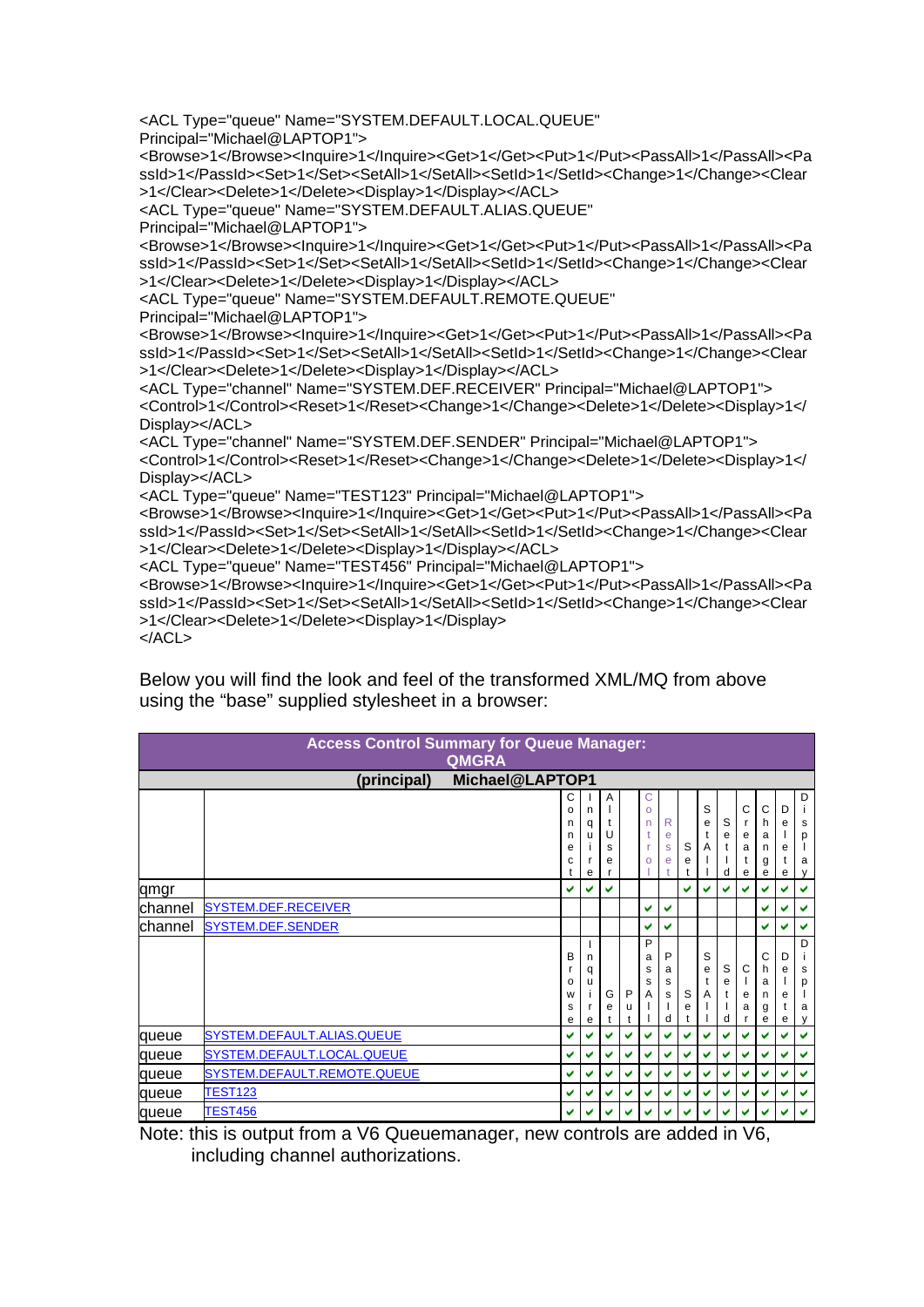# **Auditing**

When an environment is documented as shown in the samples above, people without knowledge of MQSC or setmqaut formats can more easily understand what is there and what is not. (at least the documentation gives them the impression they can understand it…). The ability to produce these reports on the "fly" gives great confidence in the Security Officer's department :-)

Besides visually attractive reports, you still have the base XML/MQ data which can be kept for save keeping and can be refreshed used over and over (the XML/MQ information can be kept in CVS for example).

Let's pretend I make some changes to the fictive system I just documented (afterall the MQSC came from another article and the ACL information from my test Queuemanager)

On the Cluster Receiver channel SL5ABCL.QMABC01L I change the CONNAME to 127.0.0.1(1414) and on the ACL's I change Put authorization to No for the TEST123 and TEST456 Queues.

I "rerun" the MQDocument collection routines and a new snapshot of the environment is created. As I kept the old snapshot I can now compare the two snapshots taken at different points in time and see what changed:

Below you see the output window of the mqdocdiff class where  $-i$  is supplied as the new XML/MQ snapshot and -p is supplied as the previous XML/MQ snapshot. It also reports the QMGR for which differences are reported as multiple Queuemanager configurations can be put into a single XML/MQ snapshot file.

| <b>Ext.</b> Command Prompt                                                                                               |  |
|--------------------------------------------------------------------------------------------------------------------------|--|
| D:\Mqmd\mqdocument>java mqdocdiff -i xephon.sample.new.xml -p xephon.sample.xml                                          |  |
| mqdocdiff 1.0.5<br>Program license:<br>-Contractor License- Michael Dag                                                  |  |
| Ready to report on differences for QMgr:   QMGRA                                                                         |  |
| Changed CLUSRCUR SL5ABCL.QMABC01L on QMGRA<br>CONNAME changed from ABC01L.my.domain(1414) to $127.0.01(1414)$            |  |
| for Principal Michael@LAPTOP1, queue   TEST123 on QMGRA<br> Changed ACL<br>Allowed to not Allowed<br>changed from<br>Put |  |
| for Principal Michael@LAPTOP1, queue TEST456 on QMGRA<br> Changed ACL<br>Allowed to not Allowed<br>changed from<br>Put   |  |
| D:\Mgmd\mgdocument>                                                                                                      |  |
|                                                                                                                          |  |
|                                                                                                                          |  |
|                                                                                                                          |  |

The mqdocdiff program "knows" about MQ Objects and it's structure, so for example ALTDATE and ALTTIME Attributes on Transmission Queues and Channels are ignored if no other changes can be found.